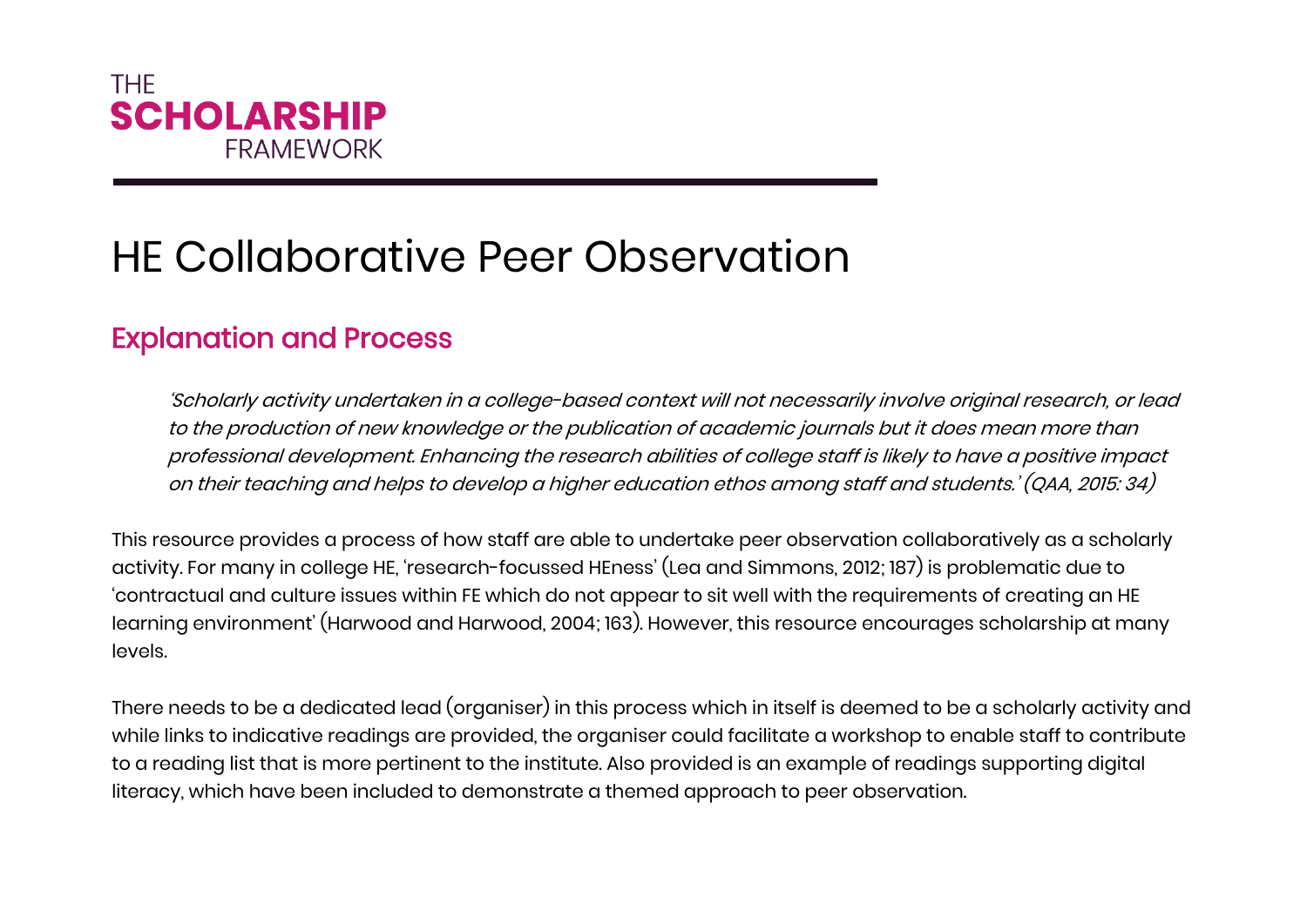Working in college HE leaves little time for scholarship so undertaking the readings prior to the observation process is an excellent way of engaging with scholarship, as is the reflective process that has been built into this resource once observations are complete.

Following a cycle of observations and reflective feedback, further themes will be identified through staff recognition of their developmental needs which can be picked up through professional development or fed through to the next observation cycle.

If using the supporting documents, the organiser needs to populate documents 1, 5 & 6 with contact details.